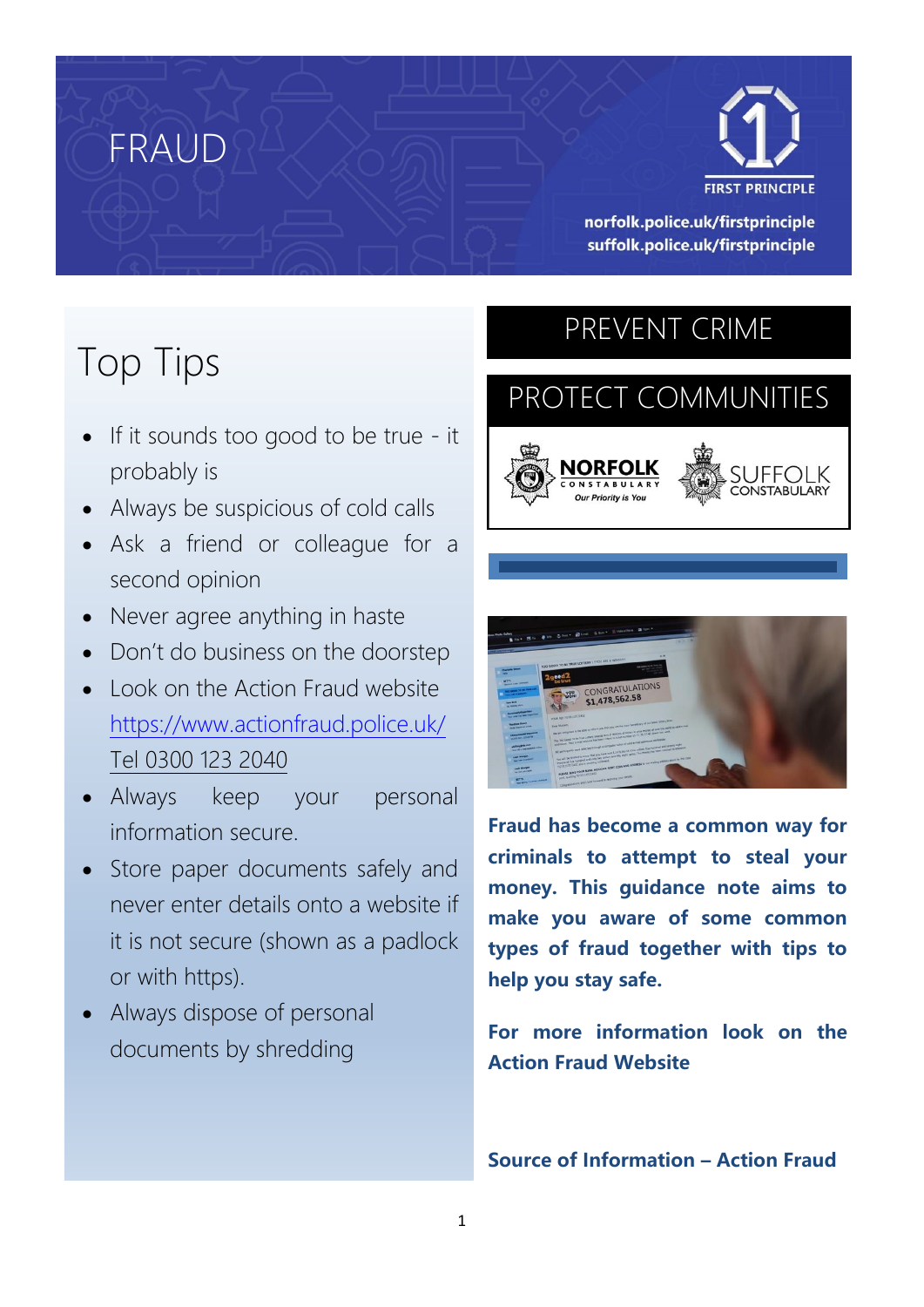### Pension Fraud

Pension fraudsters promise to convert pension benefits into cash before age 55



Criminals are believed to be fraudulently exploiting the pension liberation process in a number of ways. These include failing to advise members of the tax implications of receiving cash from their pension; failing to advise members of the full extent of fees to be paid in relation to any onward investment; falsely representing anticipated levels of returns when investments are either non – existent or incapable of providing such a return.

- The industry estimates that the current loss to the UK from this fraud type is £600 million.
- The scammers have a variety of tricks to catch you out. They may:
	- $\triangleright$  claim that you can access your pension pot before age 55
	- ➢ approach you out of the blue over the phone, via text message or in person door-to-door
	- $\triangleright$  entice you with upfront cash
	- ➢ offer a free 'pension review' or try to lure you in with so-called 'one-off' investment opportunities.

Check the facts before you make an irreversible decision. A lifetime's savings can be lost in a moment.

The Pensions Regulator's five steps to avoid becoming a victim of a pension scam:

- 1. Never give out financial or personal information to a cold caller
- 2. Check the credentials of the company and any advisers – who should be registered with the Financial Conduct Authority<https://www.fca.org.uk/>
- 3. Ask for a statement showing how your pension will be paid at retirement, and question who will look after your money until then
- 4. Speak to an adviser that is not associated with the deal you've been offered, for unbiased advice
- 5. Never be rushed into agreeing to a pension transfer.

#### Resources

The Pensions Regulator has produced some resources for you to download to help prevent you becoming a victim.

- Individuals For pension scheme members – how to spot a scam and protect yourself.
- Trustees How pension scam models are changing and resources you can use when communicating to members.
- Business advisers How pension scam models are changing and resources to help you to protect your members.

For more information about pension scams visit The Pensions Regulator website.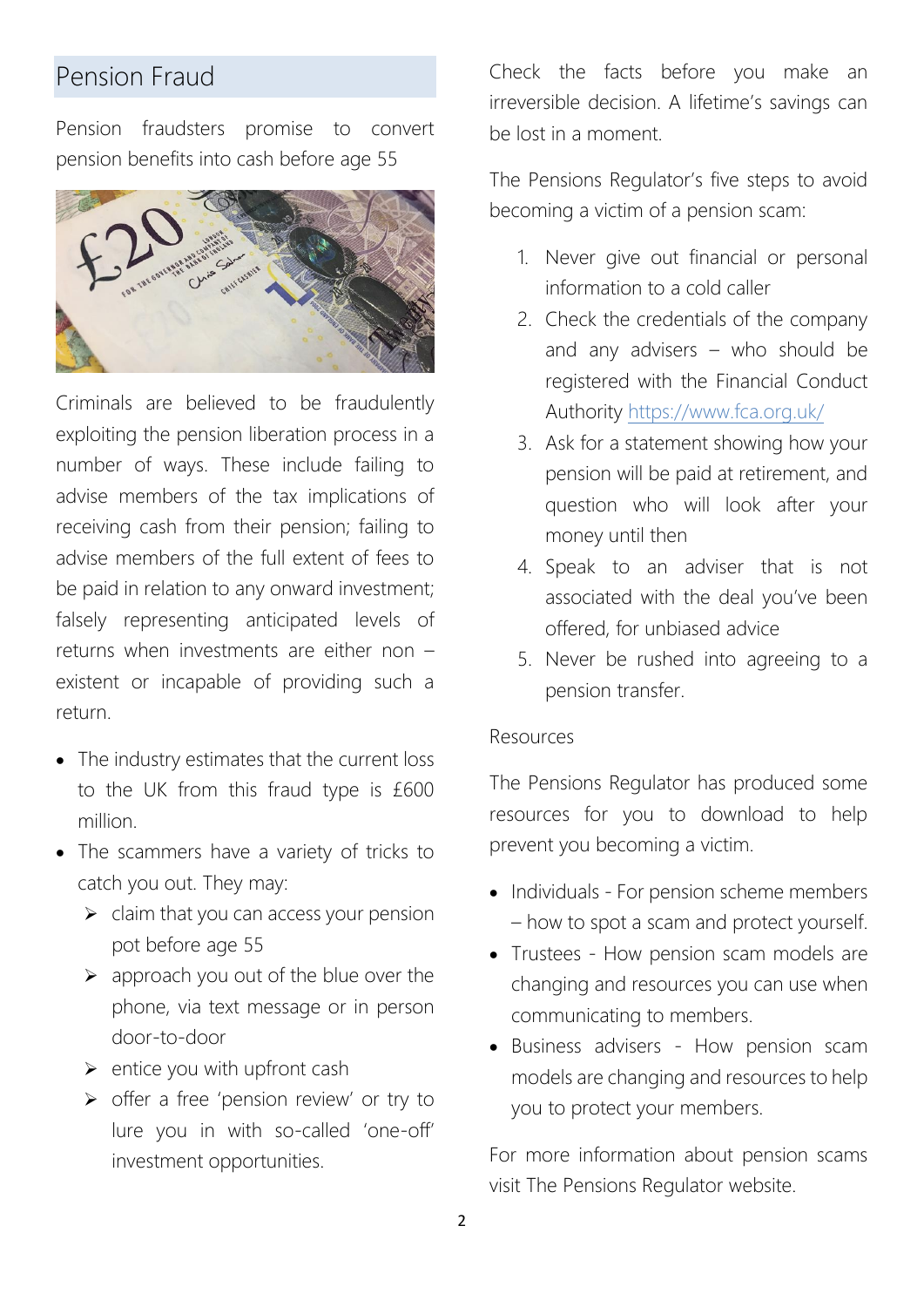#### <https://www.thepensionsregulator.gov.uk/>

Before you sign anything, call The Pensions Advisory Service on 0300 123 1047

The HM Revenue & Customs website highlights the tax consequences of pension liberation to individuals.

If you have been a victim of this type of fraud, report it to Action Fraud by calling them on 0300 123 2040 or by using the online reporting tool.

### Police and Bank Scam

How does the scam work?

The offender calls the victim, purporting to be a police officer, and tells them they are investigating a fraud on their bank account and have someone arrested.



They might also claim to be from the victim's bank, again stating they are investigating fraudulent activity on their account. The offender asks for account information, including card, security and PIN numbers. Sometimes the offenders will ask victims to 'key in' their PIN number into the phone – the number is then captured by the offenders.

They may also ask the victim to withdraw a

large sum of cash from their bank or building society. If they make this request they will explain that the money is required as it needs to be forensically examined. They also instruct the victim not to tell the bank why they are withdrawing the money, giving the reason that the bank might be involved in the fraud.

The victim is then instructed to put the bank cards and/or money into an envelope and give them to a courier or taxi, which is sent to the house by the offenders to collect the items. If bank cards are collected they will be later used by the offenders to withdraw money.

In some cases, the victim might become suspicious and doubt the validity of what the caller is saying. If this happens, the offender will suggest they call the police via 999 or 101 or contact their bank in order that the victim can confirm the caller's identity.

However, what the victim doesn't realise is that the caller hasn't hung up so the line remains open, even if the victim hangs up, so the victim is put straight back through to the offender who will then pretend to be another person. This 'new' person will then validate the original caller's claims.

What should you do if you get a call?

If you are not happy with a phone call and are suspicious of the conversation you have with the caller then please end the call and report it to police.

• Remember, when reporting a suspicious phone call to police, wait at least five minutes before attempting to make the call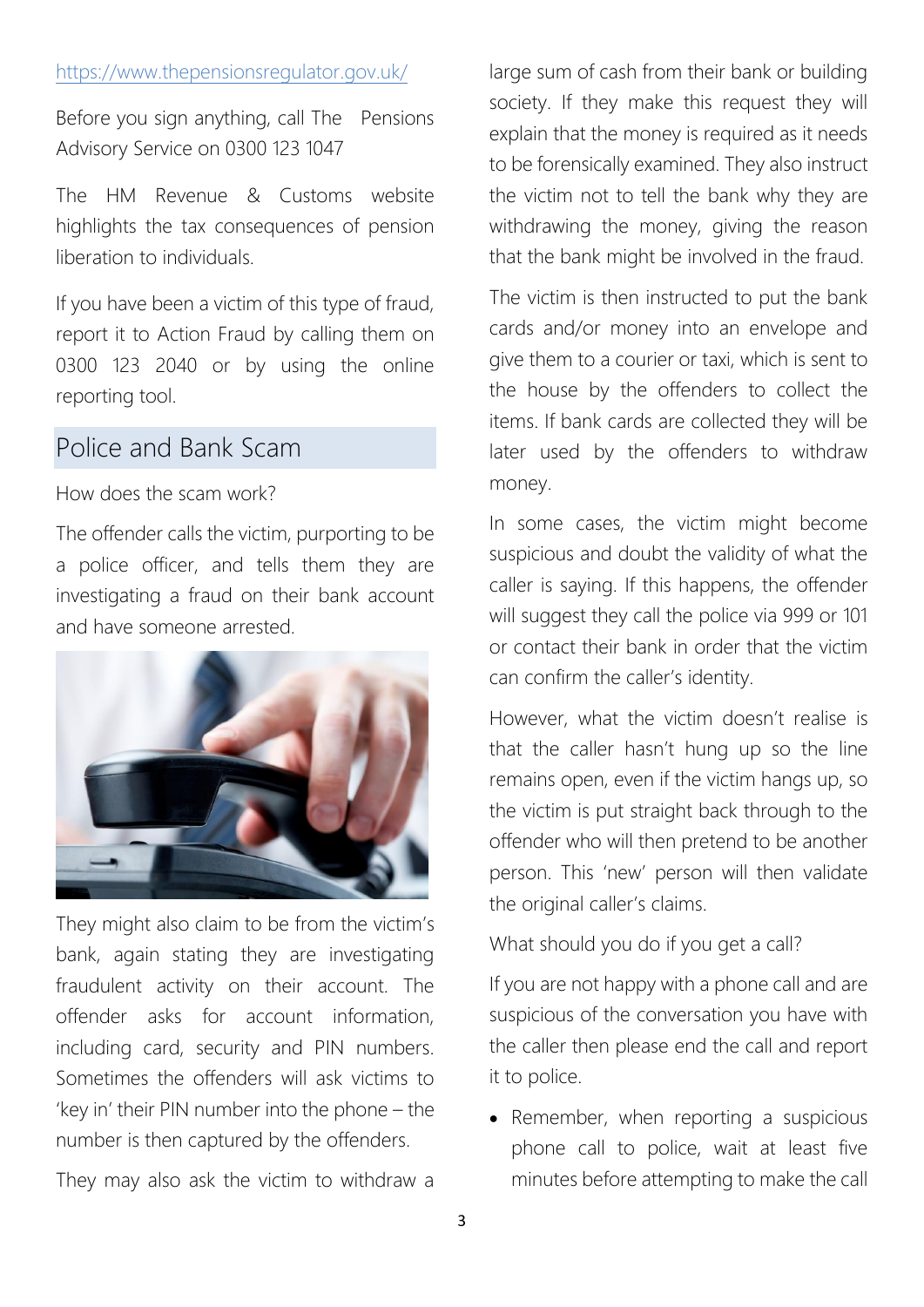to ensure you're not reconnected to the offender.

- Alternatively, use a mobile phone or a neighbour's phone or test your landline by phoning a friend or relative first, to ensure you aren't still unwittingly connected to the offender.
- If you have concerns about your bank account, visit your local branch.
- The vital things to remember are that your bank and the police will NEVER:
	- ➢ ask for your bank account details or PIN number over the phone, so do not disclose these to anyone, no matter who they claim to be;
	- $\triangleright$  ask you to withdraw money and send it to them via a courier, taxi or by any other means; or
	- ➢ ask you to send your bank cards, or any other personal property, to them via courier, taxi or by any other means.

### Account Takeover

How does it work?

An account takeover can happen when a fraudster or computer criminal poses as a genuine customer, gains control of an account and then makes unauthorized transactions.



Any account could be taken over by fraudsters, including bank, credit card, email and other service providers.

Online banking accounts are usually taken over as a result of phishing, spyware or malware scams. This is a form of internet crime or computer crime.

Fraud has been committed if money has been lost. If fraud has been committed, report it to Action Fraud.

How to avoid an account takeover

- $\triangleright$  Keep track of your accounts
- ➢ Don't use a public Wi-Fi connection for banking
- ➢ Never ever reuse a password
- $\triangleright$  Use multi-factor authentication

### Investment Scam

An investment scam is when someone offers you a fake - but often convincing opportunity to make a profit after they hand over a sum of money.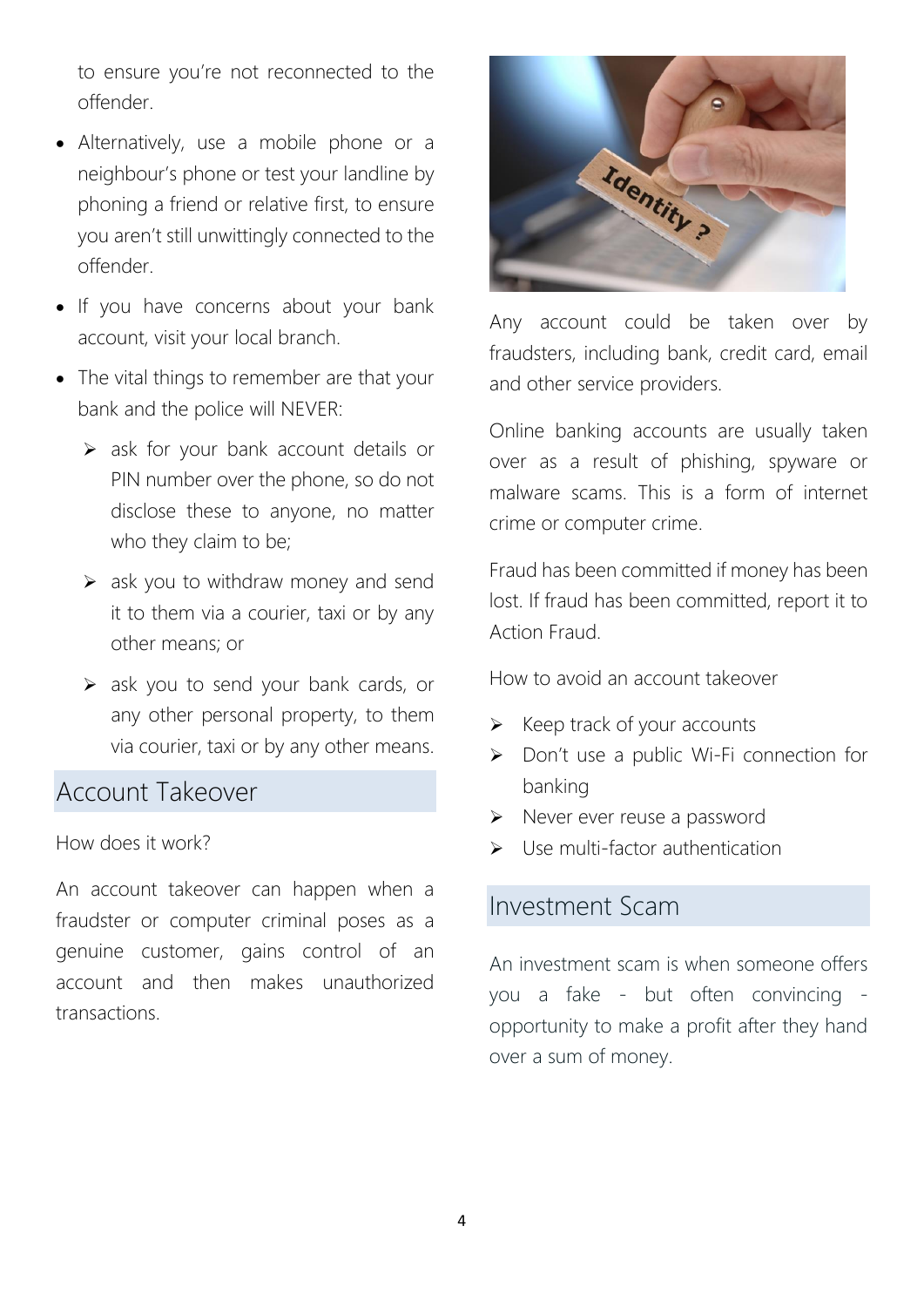

There are three main types of investment scams.

- A totally fictitious investment which doesn't exist.
- The investment exists but the scammer takes the money instead of putting it in the opportunity.
- The scammer pretends they're representing a legitimate and trusted investment group, but they're lying.

Investment scam warning signs

- Companies contact you out of the blue. This could be through a cold call, text, message on social media, email or brochure.
- They pressure you into making a rushed decision. This could be with a limited time offer, bonus or discount if you sign up before a deadline.
- They call or email you repeatedly or keep you on the line. This is to try keep you engaged so they can pressure you to make a rushed decision.
- It seems too good to be true. The old saying rings true - if they downplay the risks but the investment is high return, it could be an investment scam.
- They ask you to keep the investment quiet. The scammer might tell you the investment opportunity is just for you and ask you not to tell anyone.
- They're not registered on the FCA website. In the UK, a firm must be authorised and regulated by the FCA to do most financial services activities. See if they're registered with the FCA

The FCA also has a warning list so you can check if you're dealing with a known scam.

You will likely be approached either through a cold call on your landline or mobile or via an email or text. The questionable investment could be advertised on social media or in a pamphlet.

### Bank Account Fraud

Bank account fraud has occurred if transactions you haven't made show up on your bank statement.

Bank account fraud could happen as a result of identity theft, when cards or bank account information has been stolen.

Protect yourself against identity fraud

- Don't throw out anything with your name, address or financial details without shredding it first.
- If you receive an unsolicited email or phone call from what appears to be your bank or building society asking for your security details, never reveal your full password, login details or account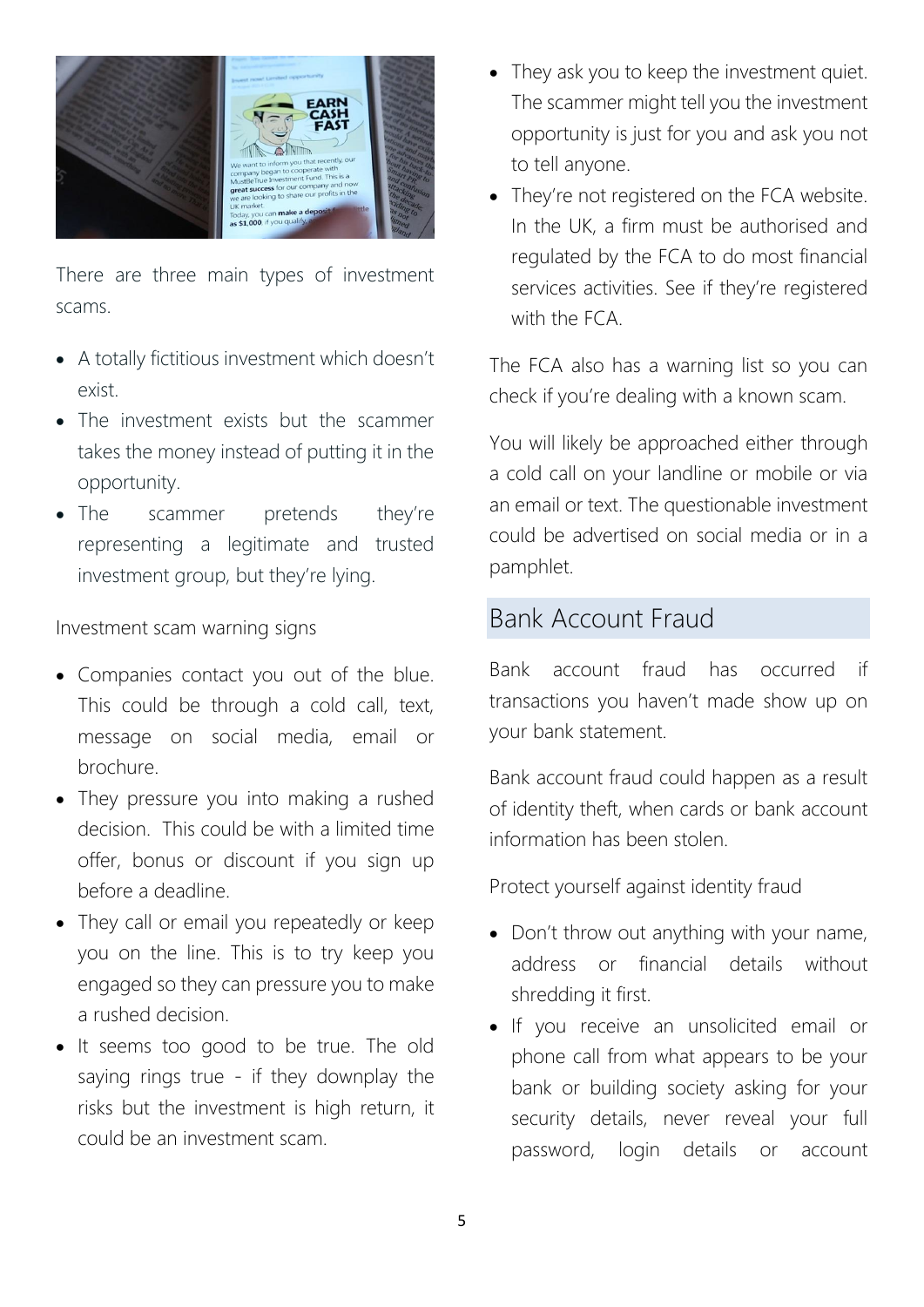numbers. Most banks will not approach their customers in this manner.

- If you are concerned about the source of a call, ask the caller to give you a main switchboard number for you to be routed back to them. Alternatively, hang up and call your bank back on the legitimate phone number printed on your bank statements.
- Check your statements carefully and report anything suspicious to the financial institution concerned.
- If you're expecting a bank or credit card statement and it doesn't arrive, tell your bank or credit card company.
- Don't leave things like bills lying around for others to look at.
- If you move house, always get Royal Mail to redirect your post.

[https://www.royalmail.com/personal/recei](https://www.royalmail.com/personal/receiving-mail/redirection) [ving-mail/redirection](https://www.royalmail.com/personal/receiving-mail/redirection)

• Get regular copies of your credit report from a credit reference agency. 0300 123 9 123

Notify your bank immediately if you see any unusual activity on your account.

### Plastic Card Fraud

Plastic card fraud involves the compromise of any personal information from credit, debit or store cards.

The personal information stolen from a card, or the theft of a card itself, can be used to commit fraud.



Fraudsters might use the information to purchase goods in your name or obtain unauthorised funds from an account.

Plastic card fraud can also include 'card not present' fraud, such as the use of a card online, over the phone or by mail order, and counterfeit card fraud.

Protect yourself against plastic card fraud

- Keep all your cards and financial details safe:
- look after your cards and card details at all times. Try not to let your card out of your sight when making a transaction
- check receipts against statements carefully. Contact your card company immediately if you find an unfamiliar transaction
- store your statements, receipts and financial documents safely and destroy them, preferably using a shredder, when you dispose of them
- sign any new cards as soon as they arrive
- cut expired cards through the magnetic strip and chip when replacement cards arrive.

Secure your PIN:

• memorise your PIN and destroy any paper notification as soon as you receive it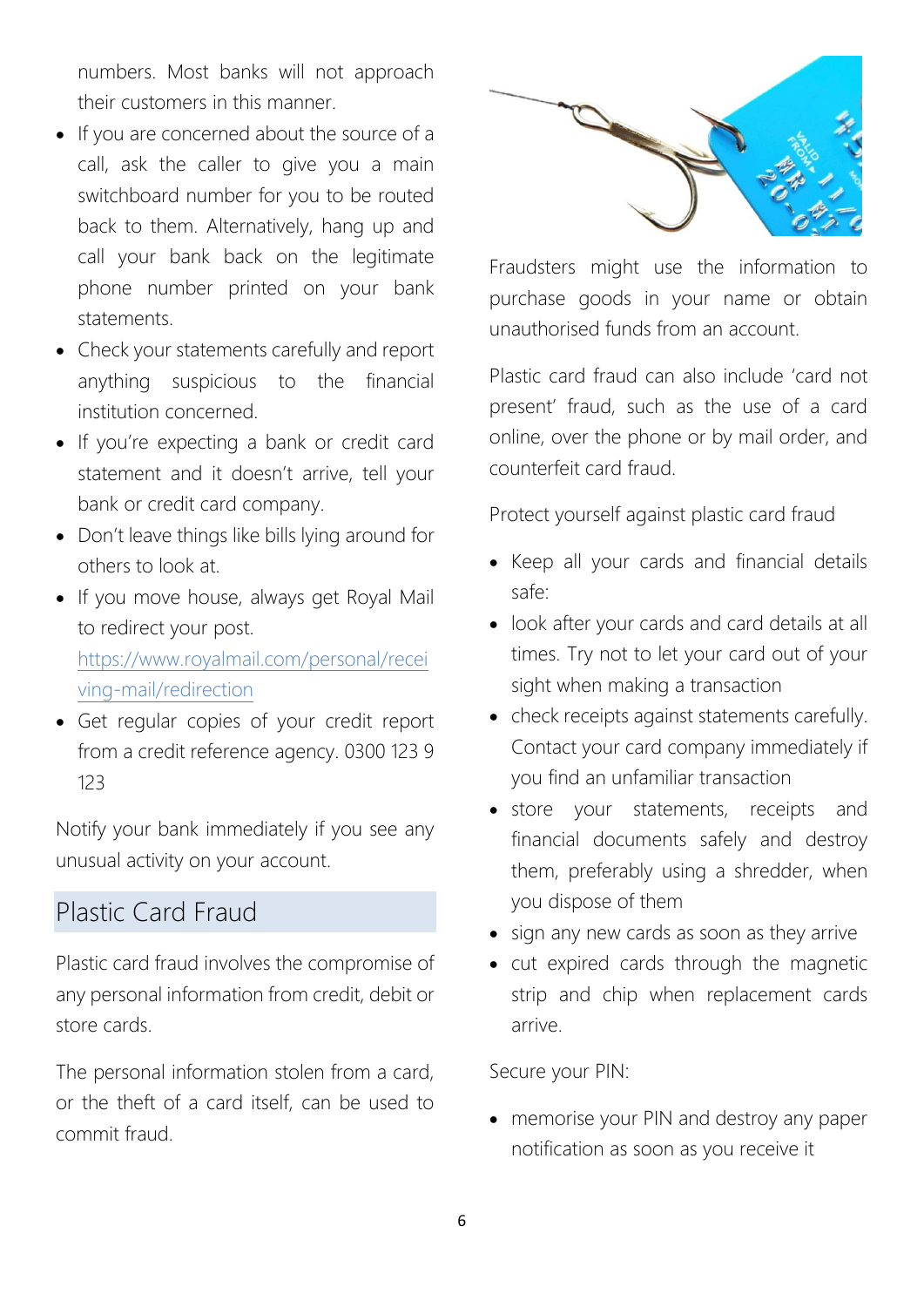- ensure that you're the only person that knows your PIN. Never write it down or record it. Your bank or the police will never phone you and ask you to disclose your PIN
- when entering your PIN, use your free hand and your body to shield the number from prying eyes or hidden cameras. If you think someone has seen your PIN or if you want to change it to something more memorable, you can change it at a cash machine (ATM) or by contacting your bank.

Take care when using cash machines:

- put your personal safety first. If someone makes you feel uncomfortable, cancel the transaction and use a different machine
- if you spot anything unusual about the cash machine, or if there are signs of tampering, don't use it. Report it to the bank concerned immediately
- be alert. If someone is crowding or watching you, cancel the transaction and go to another machine. Don't accept help from seemingly well-meaning strangers and never allow yourself to be distracted
- once you've completed a transaction, put your money and card away before leaving the cash machine. If the cash machine doesn't return your card, report its loss immediately to your card company. Destroy or preferably shred your cash machine receipt, mini-statement or balance enquiry when you dispose of them.

Contact your bank immediately if you think your card or personal information has been compromised.

### Romance Fraud

#### What is it?

When you think you've met the perfect partner through an online dating website or app, but the other person is using a fake profile to form a relationship with you. They're using the site to gain your trust and ask you for money or enough personal information to steal your identity.



Protect yourself

- Avoid giving away too many personal details when dating online. Revealing your full name, date of birth and home address may lead to your identity being stolen.
- Never send or receive money or give away your bank details to someone you've only met online, no matter how much you trust them or believe their story.
- Pick a reputable dating website and use the site's messaging service. Fraudsters want to quickly switch to social media or texting so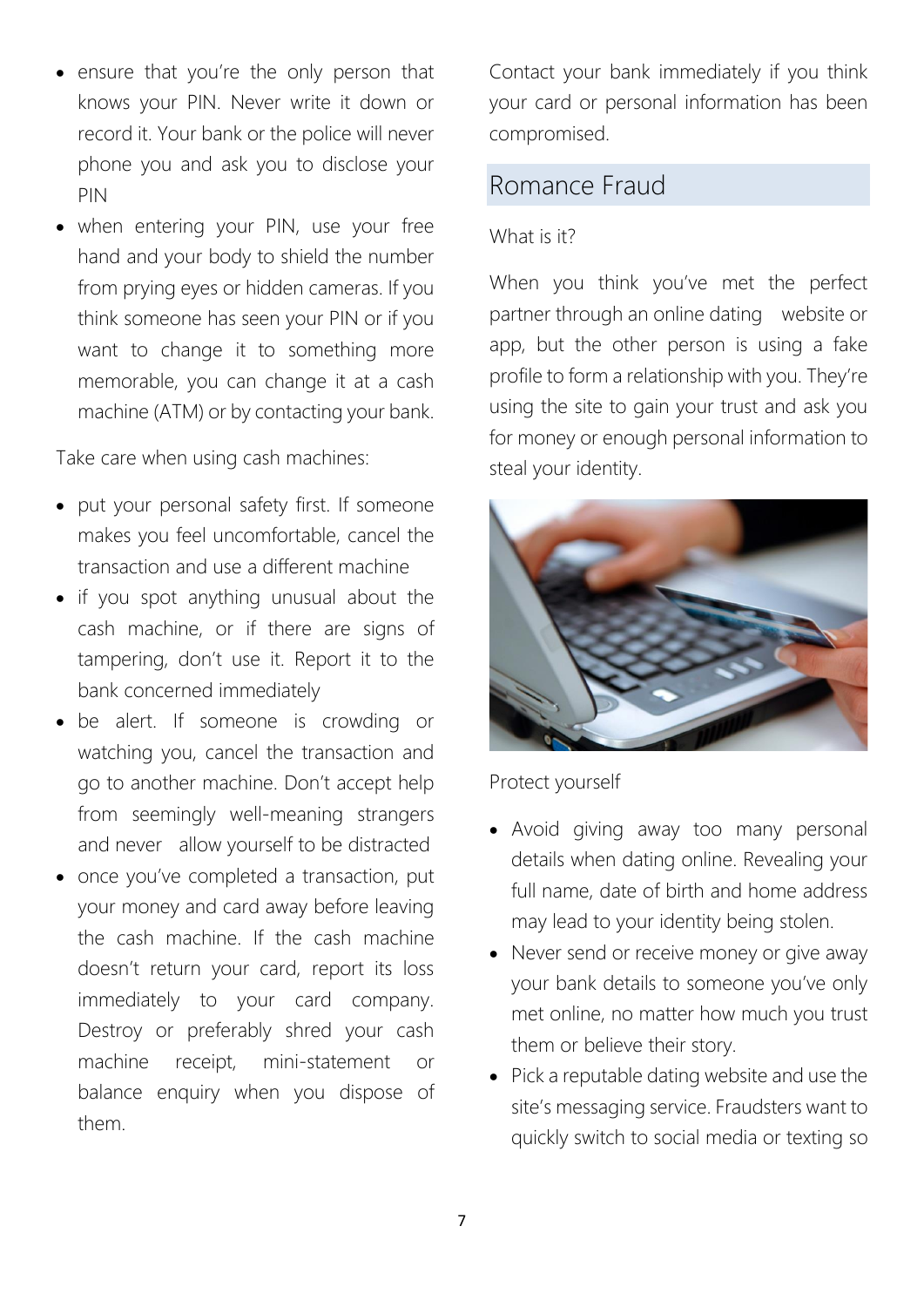there's no evidence of them asking you for money.

Spot the signs

- You've struck up a relationship with someone online; they're asking a lot of personal questions about you, but they're not interested in telling you much about themselves.
- They invent a reason to ask for your help, using the emotional attachment you've built with them. Your relationship with them may often depend on you sending money.
- Their pictures are too perfect they may have been stolen from an actor or model. A reverse image search can find photos that have been taken from somewhere else.

### How it happens

The majority of accounts on dating websites are genuine people looking for romance, but fraudsters may try to contact you by making fake profiles, getting in touch and building what feels like a loving relationship.

Once a fraudster using a fake dating profile is confident that they've won your trust, they will tell you about a problem they're experiencing and ask you to help out by sending money.

They may have arranged to visit you, but need money to pay for the flight or visa. They may tell you everything has been booked but their ticket has been stolen, and you need to send money quickly to get them on the next flight.

Alternatively, they may prey on your sympathies, telling you a family member or someone else they are responsible for is ill and they need money for medical treatment.

Once you send them money, the fraudsters will keep coming back and invent new reasons to send them more.

#### How to report it

It can be embarrassing to feel tricked into thinking you've formed a relationship online, but Action Fraud can take a report in confidence. Report it online or call 0300 123 2040.



### How can you help?

- Please share this information with your older relatives and friends: this crime has a devastating effect on people and we need to raise awareness to prevent further people becoming victims.
- Report any calls you believe are suspicious as we may be able to trace where the calls are originating from. Please remember, to wait at least five minutes before calling police or use a mobile or neighbour's phone.
- Report suspicious activity at cash points. If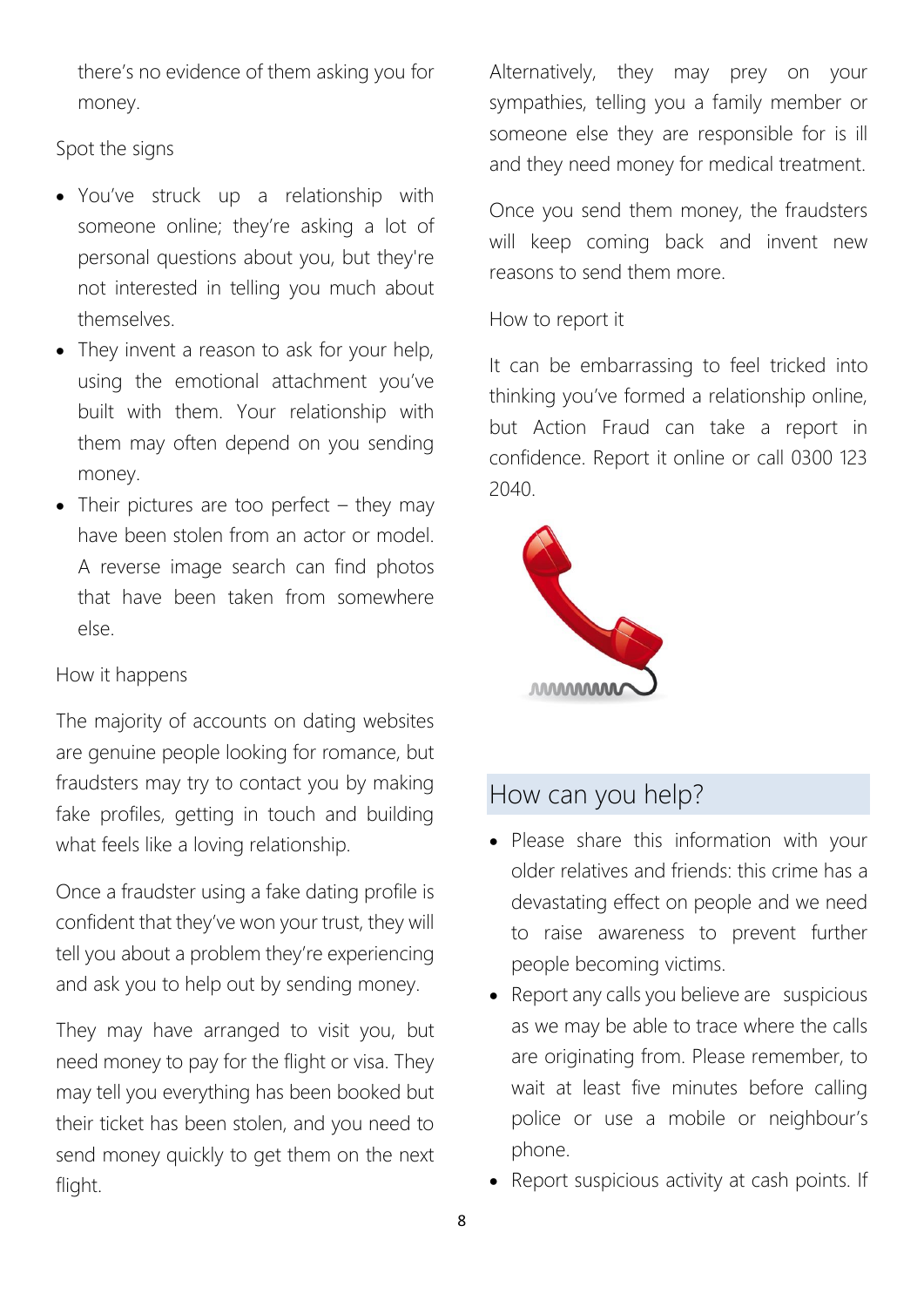you see someone spending a long time at a cashpoint, using a number of different cards and have a hood up or their faces covered, contact police immediately. Often offenders will use cashpoints in the early hours.

You can also watch a video from YouTube below, provided by Action Fraud and entitled, 'The Devil's in Your Details':

[https://www.youtube.com/watch?v=0N4MgK](https://www.youtube.com/watch?v=0N4MgKN3pkE) [N3pkE](https://www.youtube.com/watch?v=0N4MgKN3pkE)

These are just some of the fraud types we have experienced in Norfolk and Suffolk recently. Below is a list of fraud types. Information about these is available on the Action fraud website.

#### [https://www.actionfraud.police.uk/a-z-of](https://www.actionfraud.police.uk/a-z-of-fraud)[fraud](https://www.actionfraud.police.uk/a-z-of-fraud)

Abuse of position of trust Accommodation addresses Accommodation fraud Account takeover Action Fraud Remit Advance fee fraud Anti-competitive behaviour Application fraud Asset misappropriation fraud Auction fraud Bank account fraud Bank card and cheque fraud Bankruptcy-related fraud Benefit fraud Betting fraud

Bogus tradesmen fraud Boiler room fraud Bond fraud Botnet-related fraud Business directory fraud Business opportunity fraud Business trading frauds Call centre fraud Career opportunity scams Cash point fraud Charitable publication scams Charity donation fraud Charity fraud Cheque fraud Cheque overpayment fraud Clairvoyant scams Click fraud Companies – fraudulent Computer hacking Computer Software Service frauds Corporate fraud Corporate services fraud Council tax fraud Counterfeit cheque fraud Counterfeit gift certificates Counterfeit goods fraud Courier fraud Courier scam Credit card fraud Cryptocurrency investment fraud Customer fraud Cyber Debit and credit card fraud Debit card fraud Distributed Denial of Service (DDoS) Distribution Fraud Domain name scams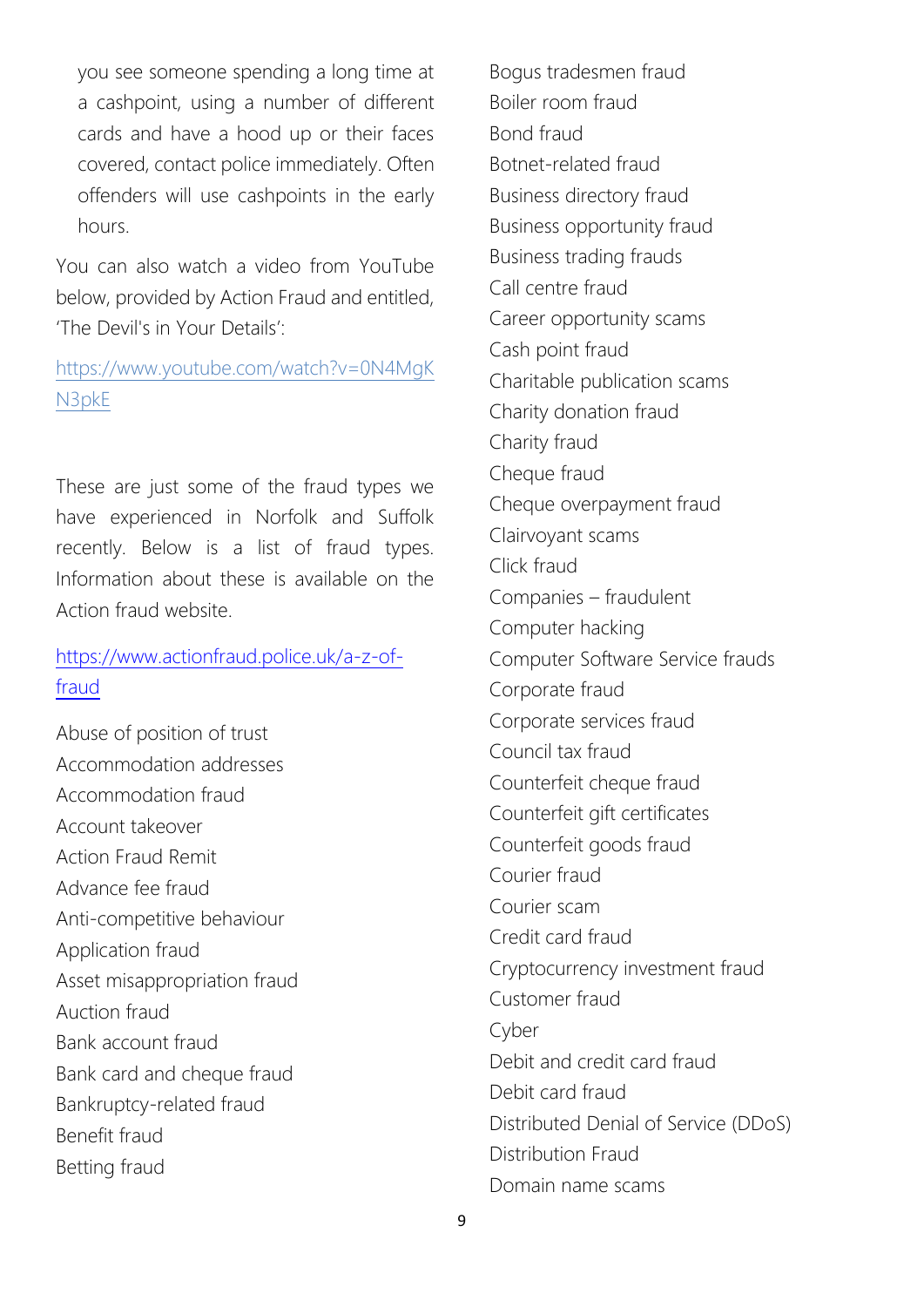Door-to-door sales fraud Doorstep electricity meter credit scams Doorstep fraud Electricity scam Employee fraud Employment fraud Energy top-up scam Exploiting assets and information Facility takeover False accounting fraud Financial investment Fixed line fraud Fraud enabling activities Fraud recovery fraud Fronting Gambling fraud Goods sold as investment Government agency scams Health in Pregnancy Grant fraud Health scams Hedge fund fraud Holiday club fraud Holiday fraud Identity fraud and identity theft Impersonation of officials Individual fraud Inheritance fraud Insider information Insolvency fraud Insolvency-related fraud Institutional investment fraud Insurance broker scams Insurance fraud Intellectual property fraud Internal fraud Internet auction fraud Internet dialler scam Investment fraud

Invoice scams Land banking scams Life assurance takeover Loan repayment fraud Loan scams Lottery fraud Lottery scams Mail boxes and multiple post redirections Malware and computer viruses Mandate Fraud Market manipulation Marketing materials Mass marketing fraud Medical scams Miracle health scams Mobile phone fraud Money muling Mortgage fraud Non-domestic rate fraud Office supply scams Online fraud Online shopping fraud Patient charge evasion Payment fraud Pensions scams Personnel management fraud Phishing Phoenix company fraud PIN entry devices Plastic card fraud Ponzi schemes Premium rate phone line scams Prime bank guarantee fraud Prize draw scams Procurement fraud Property fraud Property investor scams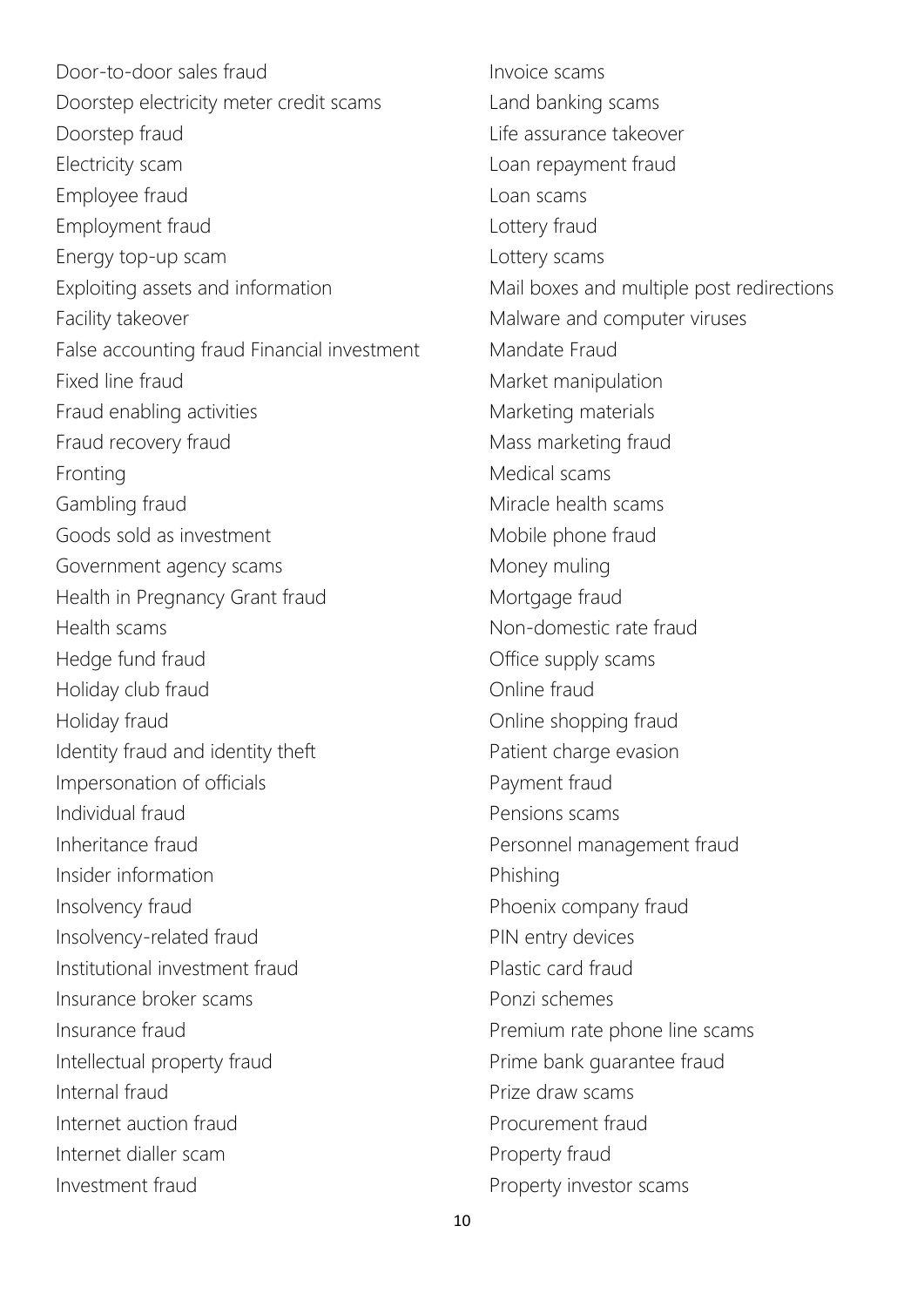Proxy servers Psychic scams Public funding and grants Public sector service provision Publication fraud Pyramid scheme fraud Racing tipster scams Receipt fraud Recruitment scams Rental fraud Romance fraud Romance scams Share sale and investment fraud Shopping fraud Short and long firm fraud Sign up to Action Fraud Alert Slimming cures scams

Smishing Spam emails Store card fraud Sweepstake scams Tabnapping Tax fraud Telecomms Telecommunications frauds Ticket fraud Ticket scams Timeshare fraud Travel and subsistence fraud Vehicle matching scams Vishing Website domain name scams West African letter fraud Work from home scams